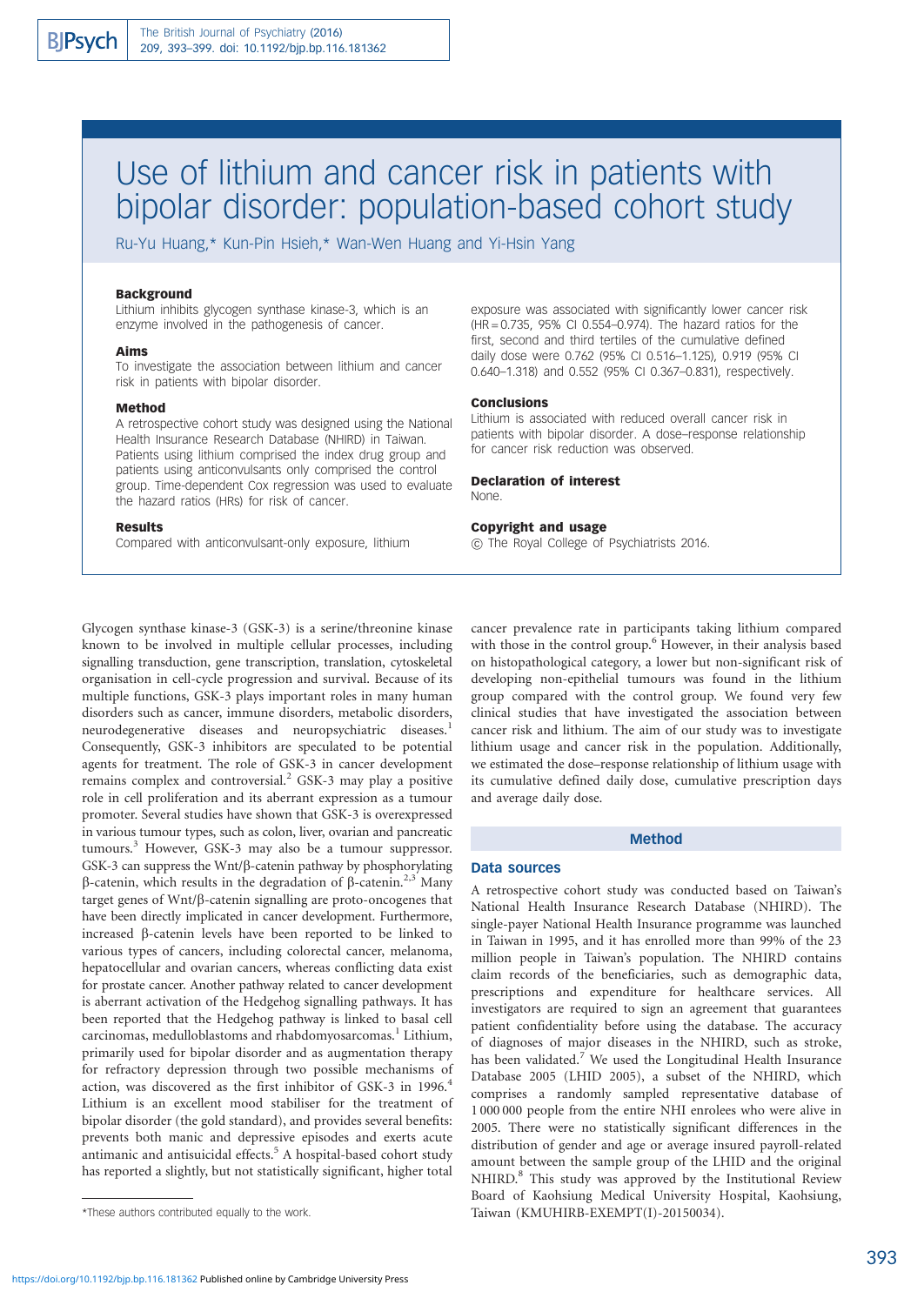

# Study cohort

Patients were identified by a diagnosis of bipolar disorder (ICD-9-CM codes 296.0, 296.1, and 296.4–296.9) between 1998 and 2009.<sup>9</sup> Lithium was the primary index drug. To identify a comparison group with the same indications for lithium, users of anticonvulsants were selected as controls because of their comparable antimanic and antidepressant properties, and reimbursement period in the Taiwan NHI programme.<sup>10,11</sup> We further excluded patients younger than 18 years old, the extremely elderly (older than 100 years), those with less than 1 year of follow-up and those with a diagnosis of cancer before the index date. The earliest date of lithium or anticonvulsant exposure was defined as the index date. Study cohorts were divided into three groups: anticonvulsants only, lithium only and ever exposure to anticonvulsants and lithium. The end of the observation period was the date of cancer diagnosis, death, disenrolment from the NHI programme or the end of 2010, whichever occurred first.

### Drug exposure and outcome measurement

Anatomical therapeutic chemical classification system (ATC) codes were used to identify medications (lithium: N05AN01; anticonvulsants: N03AF01, N03AF02, N03AG01, N03AX09, N03AX11, N03AX12).<sup>12</sup> The defined daily dose (DDD) recommended by the World Health Organization (WHO) is the assumed average maintenance dose per day for a drug used for its main indication in adults. Cumulative DDD (cDDD) was calculated by summing the total DDD during the study period. Cumulative prescription days were measured by accumulating the days of lithium prescriptions for all visits within the study period. Average daily dose was expressed as cDDD divided by cumulative prescription days. Dose–response relationships regarding incidence were evaluated in three categories based on the amount of cDDD and average daily DDD: low (less than 33rd percentile), medium (between 33rd and 66th percentile) and high (above the 66th percentile).

As the ICD-9-CM diagnosis may be coded for disease-screening purposes in the NHI medical claims database, cancer diagnosis was confirmed by the Registry for Catastrophic Illness (ICD-9-CM codes for malignant neoplasm: 140–208). To be included in the Registry, patient medical records have to be reviewed and approved according to pathology evaluation and/or cytology evidence for exemption from copayments for the treatment of the disease. It includes approximately 90–92% of cancer patients in the Taiwan Cancer Registry.

#### **Covariates**

Analysis covariates included gender, age at the index date, comorbidities and comedications. Baseline comorbidities were defined as any appearance of corresponding ICD-9-CM codes in the in-patient or out-patient records during the 12 months prior to the index date. Diseases included those listed in the Deyo–Charlson Comorbidity Index, which summarises 17 diagnostic categories<sup>13</sup> (online Table DS1). Some diseases with a higher prevalence in patients with bipolar disorder than in the general population were also considered, including other acute or chronic ischaemic diseases, hypertension, arrhythmias, dyslipidaemia and obesity. In addition, psychiatric comorbidities comprised schizophrenia, other psychosis, depression, anxiety disorders, alcohol-related disorders and substance-related disorders<sup>14</sup> (online Table DS1).

Baseline comedications were identified by prescriptions dispensed during the 6 months prior to the index date, including metformin, sulfonylureas, aspirin, non-steroidal anti-inflammatory drugs (NSAIDs), cyclo-oxygenase-2 (COX-2) inhibitors, statins, systemic steroids, angiotensin-converting enzyme inhibitors (ACEIs), angiotensin II receptor blockers (ARBs), antidepressants (tricyclic antidepressants (TCAs), selective serotonin reuptake inhibitors (SSRIs) and other antidepressants), first-generation antipsychotics (FGAs), second-generation antipsychotics (SGAs) and anxiolytics/hypnotics<sup>15</sup> (online Table DS2).

### Statistical analysis

For between-group comparisons, t-tests or ANOVAs were used for continuous variables, and chi-squared tests or Fisher's exact tests were used for nominal variables.

Logistic regression was used to estimate the predicated probability (propensity score) of the treatment drug for each patient, including the covariates of baseline comorbidities and comedication (online Tables DS1 and DS2).<sup>16</sup> Inverse probability of treatment weights (IPTW) were calculated as the inverse of the estimated propensity score for the lithium group and the inverse of one minus the estimated propensity score for the control group.<sup>17</sup> The IPTW was applied to the regression analysis to create a pseudo-population with a similar covariate distribution of individual treatment groups. The Cox regressions were used to estimate hazard ratios (HRs) and their 95% confidence intervals for the occurrence of cancer and for the various dose–response categories. Two models were implemented to investigate effects from various groups of covariates. Model I was weighted by IPTW. Model II additionally included cancer-risk-related drugs. All the analysis variables in the Cox regressions were examined for possible violation of proportional hazards assumptions, and time-dependent covariates were added if the assumption was not met.

The crude incidence for different types of cancer was calculated for individuals on lithium with and without anticonvulsant use and for anticonvulsant-only users. The numerator for the incidence was number of patients with each type of cancer during follow-up, and the denominator was the number of person-years of follow-up. All data management and statistical analyses were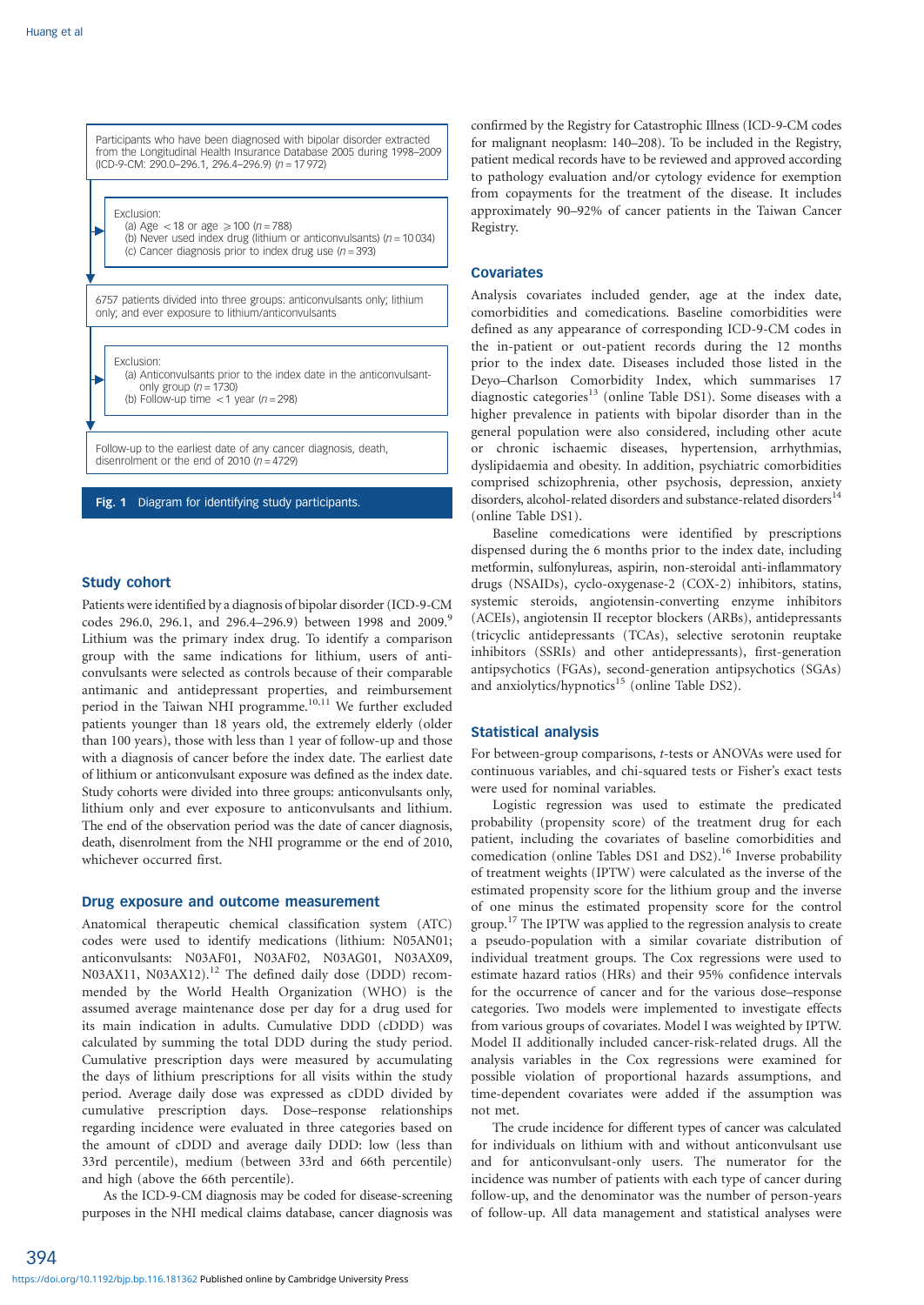performed using SAS 9.4 software. All statistical tests in this study were two-sided.  $P<0.05$  was considered statistically significant. A post hoc power analysis was also conducted using the POWER procedure in SAS.

# Sensitivity and subgroup analyses

We also conducted several sensitivity analyses. First, we broadened the definition for cancer diagnosis to at least one ICD-9-CM code in the claims database. Although cancer development may need a longer time than 10 years, and although sometimes ICD-9 coding was given for screening purposes, this definition could be a better representation of suspected early cancer signs. Second, we only included prescriptions of lithium or anticonvulsants prescribed by psychiatrists. Because anticonvulsants may have other indications, such as epilepsy and neuropathic pain, this restriction reduces confounding. Third, patients with an epilepsy diagnosis prior to the index date were excluded to investigate the potential confounding of other indications for anticonvulsants.<sup>18</sup>

Combined therapies are common in bipolar disorder treatments. They are often used to discontinue or shift to another medication if the patient cannot tolerate the side-effects of the drug. Although the association between valproate and cancer risk is still uncertain, $19-21$  the fourth sensitivity analysis was conducted to evaluate cancer risk of therapies involving lithium and valproate prescribed alone, in combination, or one of these two drugs followed sequentially by the other. Fifth, a number of studies have investigated the relationship between cancer and psychiatric agents, such as TCAs, SSRIs and SGAs,<sup>15,22-25</sup> therefore, these psychiatric agents may have confounded our results. We performed backward selection to find the most and least significant psychiatric drug variables in the full model, and we analysed the cancer risk in each permutation.

To assess whether the overall risk of cancer varied across patient characteristics, we performed analyses stratified by subgroups of various characteristics of the patients, including age and the Charlson Comorbidity Index (CCI).

# Results

We identified 4729 patients with bipolar disorder, of which 3250 (68.7%) were anticonvulsant-only users, 370 (7.8%) were lithium-only users and 1109 (23.5%) were lithium and anticonvulsants users. Median follow-up time for the lithium-only group was 7.1 (interquartile range  $(IQR) = 4.7-9.9$ ) years, for the lithium and anticonvulsants group it was  $7.5$  (IQR =  $5.1-9.9$ ) years and for the anticonvulsant-only group it was 5.2  $(IQR = 3.1 - 7.8)$  years. The majority  $(97.6%)$  of patients were censored by the end of the study period, followed by death and disenrolment (Table 1). In total 115 cases of cancer were identified, and the mean (s.d.) age of cancer incidence in our study cohort was 60.7 (15.3) years. There were 86 individuals (2.65%) with newly diagnosed cancer during follow-up (4.74 cases per 1000 person-years) in the anticonvulsant-only group and 29 individuals (1.96%) with newly diagnosed cancer during follow-up (2.66 cases per 1000 person-years) in the combined lithium with or without anticonvulsants group (online Table DS3).

Baseline characteristics are compared in Table 1 (see online Table DS4 for a more detailed version of this table). Patients taking lithium were younger than the anticonvulsant-only group (P<0.001). The CCI indicated lower scores for those taking lithium (P<0.001). Although the prevalence rates of physical comorbidities were lower in those taking lithium, the prevalence rates of psychiatric comorbidities were higher in individuals with lithium exposure (except for anxiety) (online Table DS4).

Separate Cox regressions were implemented to investigate the hazard ratios of cancer risks in the groups (Table 2). The unadjusted hazard ratios were 0.426 (95% CI 0.186–0.975) in the lithium-only group and 0.511 (95% CI 0.322–0.812) in the lithium and anticonvulsant group, using the anticonvulsantonly group as the reference. Because the sample size of the lithium-only group was small, we also computed the hazard ratio for the combined group using lithium with or without anticonvulsants; the hazard ratio was 0.491 (95% CI 0.321–0.750). After being weighted using the IPTW approach (Model I) and being additionally adjusted for other chemoprevention drugs (Model II), only the hazard ratio of the lithium and anticonvulsant group (Model I: 0.628, 95% CI 0.468–0.843; Model II: 0.669, 95% CI 0.488–0.915) and the combined lithium with or without anticonvulsants group (Model I: 0.723, 95% CI 0.557–0.940; Model II: 0.735, 95% CI 0.554–0.974) remained statistically significant. Although the number of cancer cases was not large in Table 2, we conducted post hoc power analyses of significant hazard ratios and found that most powers were higher than 80%; four hazard ratios (0.723, 0.735, 0.556 and 0.552) were between 71 and 78%. For site-specific cancer, lithium users showed trends of decreased cancer risks, except for bone, skin, and connective and other soft tissue cancer risks (HR = 3.012, 95% CI 0.798–11.365) and

| <b>Table 1</b> Baseline characteristics of study groups <sup>a</sup>                            |                                           |                                 |                                              |         |  |
|-------------------------------------------------------------------------------------------------|-------------------------------------------|---------------------------------|----------------------------------------------|---------|--|
|                                                                                                 | Anticonvulsant-only group<br>$(n = 3250)$ | Lithium-only group<br>$(n=370)$ | Lithium-anticonvulsant group<br>$(n = 1109)$ | P       |  |
| Follow-up, years: median, IQR                                                                   | $5.2$ $(3.1 - 7.8)$                       | $7.1(4.7-9.9)$                  | $7.5(5.1-9.9)$                               | < 0.001 |  |
| Cancer event, n (%)                                                                             | 86 (2.6)                                  | 6(1.6)                          | 23(2.1)                                      | 0.324   |  |
| Censored                                                                                        |                                           |                                 |                                              |         |  |
| Death                                                                                           | 163(5.0)                                  | 14(3.8)                         | 56(5.0)                                      |         |  |
| <b>Disenrolment</b>                                                                             | 87(2.7)                                   | 11(3.0)                         | 13(1.2)                                      |         |  |
| End of study period                                                                             | 2914 (89.7)                               | 339 (91.6)                      | 1017 (91.7)                                  |         |  |
| Male, $n$ $%$                                                                                   | 1327 (40.8)                               | 159 (43.0)                      | 480 (43.2)                                   | 0.328   |  |
| Age, mean (s.d.)                                                                                | 45.9 (17.5)                               | 38.5 (13.9)                     | 37.1(13.7)                                   | < 0.001 |  |
| Median, IQR                                                                                     | 44 (31-59)                                | $37.5(27-47)$                   | $35(26-46)$                                  | < 0.001 |  |
| Charlson Comorbidity Index, n (%)                                                               |                                           |                                 |                                              |         |  |
| $\mathbf{0}$                                                                                    | 2116 (65.1)                               | 303 (81.9)                      | 870 (78.4)                                   | < 0.001 |  |
|                                                                                                 | 638 (19.6)                                | 46 (12.4)                       | 161(14.5)                                    |         |  |
| $\mathcal{P}$                                                                                   | 267(8.2)                                  | 15(4.1)                         | 41(3.7)                                      |         |  |
| $\geqslant$ 3                                                                                   | 229(7.0)                                  | 6(1.6)                          | 37(3.3)                                      |         |  |
| Mean (s.d.)                                                                                     | 0.63(1.11)                                | 0.26(0.66)                      | 0.34(0.80)                                   | < 0.001 |  |
| a. See online Table DS4 for a version of this table that includes a larger number of variables. |                                           |                                 |                                              |         |  |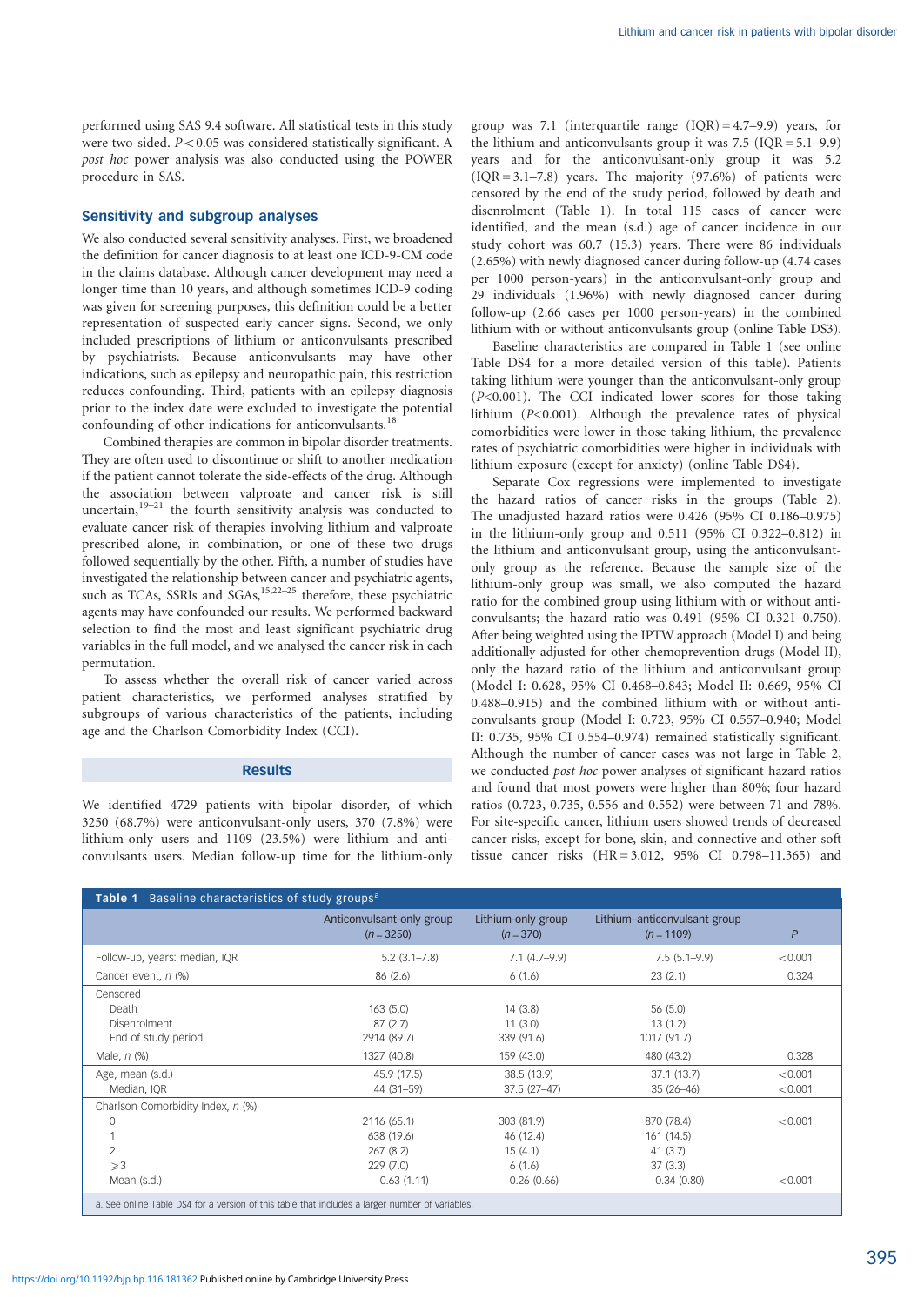| Table 2 Lithium exposure and hazard ratios for overall cancer risk <sup>a</sup> |             |                     |                                      |                                  |                                   |
|---------------------------------------------------------------------------------|-------------|---------------------|--------------------------------------|----------------------------------|-----------------------------------|
|                                                                                 | Patients, n | Cancer<br>case, $n$ | Unadjusted, HR<br>$(95% \text{ Cl})$ | Model I, adjusted<br>HR (95% CI) | Model II, adjusted<br>HR (95% CI) |
| Anticonvulsants only (referent)                                                 | 3250        | 86                  | 1.000                                | 1.000                            | 1.000                             |
| Lithium only                                                                    | 370         | 6                   | $0.426(0.186 - 0.975)$               | $0.994(0.695 - 1.421)$           | $0.891(0.613 - 1.295)$            |
| Lithium and anticonvulsants                                                     | 1109        | 23                  | $0.511(0.322 - 0.812)$               | $0.628(0.468 - 0.843)$           | $0.669$ (0.488-0.915)             |
| Anticonvulsants only (referent)                                                 | 3250        | 86                  | 1.000                                | 1.000                            | 1.000                             |
| Lithium with or without anticonvulsants                                         | 1479        | 29                  | $0.491(0.321 - 0.750)$               | $0.723$ $(0.557 - 0.940)$        | $0.735(0.554 - 0.974)$            |
| Cumulative dose of lithium (cDDD) <sup>b</sup>                                  |             |                     |                                      |                                  |                                   |
| ${<}28$                                                                         | 460         |                     | $0.431(0.199 - 0.931)$               | $0.801(0.551 - 1.164)$           | $0.762$ $(0.516 - 1.125)$         |
| $28 - 215$                                                                      | 518         | 11                  | $0.517(0.276 - 0.971)$               | $0.828$ (0.588-1.166)            | $0.919(0.640 - 1.318)$            |
| >215                                                                            | 501         | 11                  | $0.510(0.272 - 0.958)$               | 0.556 (0.374-0.825)              | $0.552(0.367 - 0.831)$            |
| P-value for trend                                                               |             |                     | 0.0044                               | 0.0050                           | 0.0130                            |
| Average daily DDDb,c                                                            |             |                     |                                      |                                  |                                   |
| < 0.68                                                                          | 661         | 15                  | $0.646(0.373 - 1.190)$               | $0.941(0.688 - 1.287)$           | $0.935(0.671 - 1.302)$            |
| $0.68 - 0.90$                                                                   | 424         | 8                   | $0.442(0.214 - 0.914)$               | $0.753(0.520 - 1.090)$           | $0.727(0.494 - 1.070)$            |
| > 0.90                                                                          | 394         | 6                   | $0.336(0.147 - 0.770)$               | $0.377$ (0.219-0.604)            | $0.425(0.252 - 0.716)$            |
| P-value for trend                                                               |             |                     | 0.0007                               | 0.0002                           | 0.0008                            |

HR, hazard ratio; DDD, defined daily dose.

a. Model I: weighted by inverse probability of treatment weights (IPTW); Model II: weighted by IPTW and adjusted for the usage of non-steroidal anti-inflammatory drugs, aspirin, cyclo-oxygenase-2 inhibitors, angiotensin-converting enzyme inhibitors/angiotensin receptor blockers, metformin, sulfonylurea, systemic steroid and statin. b. Referent group: never-users of lithium.

c. Average daily DDD is the cumulative defined daily dose divided by the cumulative prescription days.

genitourinary cancer risk (HR = 1.014, 95% CI 0.472–2.179, online Table DS3).

When considering the dose–response of lithium usage, there were significant trends of reduced overall cancer risk with increasing cumulative dose of lithium (P-value for trends  $<$  0.05; Table 2). Users of lithium were divided into three tertiles by cumulative dose of lithium (cDDD) and average daily DDD. Significantly lower risks were found in the third tertile of cDDD  $(cDDD > 215, HR = 0.552, 95\% \text{ CI } 0.367-0.831)$  and average daily DDD (DDD  $> 0.9$ , HR = 0.425, 95% CI 0.252–0.716).

The sensitivity analyses consistently showed a reduced risk of overall cancer for lithium users v. anticonvulsant-only users (Table 3). In the broader definition of cancer diagnosis, the hazard ratio was close to the primary analysis (HR = 0.764, 95% CI 0.624– 0.936). After restricting the analysis to those with psychiatrists' prescriptions in both drug groups, the HR estimates were slightly lower than those of the primary analysis (HR = 0.684, 95% CI 0.503–0.929) (Table 3). In the analysis excluding patients with epilepsy prior to the index date, lithium users showed a trend of decreased cancer risk, but it was non-significant ( $HR = 0.767$ , 95% CI 0.572–1.028). In the fourth analysis, valproate users or lithium users had similarly lower cancer risks (HR = 0.848, 95% CI 0.563-1.277 for valproate users;  $HR = 0.777$ , 95% CI 0.511-1.181 for lithium users). There was a significantly decreased overall cancer risk in the lithium and valproate combined or sequential therapy group  $(HR = 0.584, 95\% \text{ CI } 0.386-0.885)$ . In the fifth analysis, we chose to analyse the cancer risk related to lithium, SGA and hypnotics because patients had exposure to these agents. The hazard ratio of cancer risk for both SGA/hypnotics and lithium/SGA/hypnotics combinations had statistically lower hazard ratios  $(HR = 0.444, 95\% \text{ CI} 0.254 - 0.778 \text{ for SGA/hy  
photics;$ HR = 0.305, 95% CI 0.173–0.538 for lithium/SGA/hypnotics). The hazard ratio for the lithium/SGA/hypnotics treatment was lower than that for SGA/hypnotics treatment, supporting our finding that lithium has a protective effect on overall cancer risk.

In the subgroup analysis of age groups, lithium users between 18 and 44 years of age (HR = 0.570, 95% CI 0.339–0.959) were associated with decreased cancer risk (Table 4). Similarly, patients without comorbidities  $(CCI = 0)$  had a significant protective effect with lithium usage.

# **Discussion**

# Main findings

Previous studies have shown that patients with bipolar disorder are at increased risk for cancer.<sup>26,27</sup> In the Taiwan cancer registry, the crude cancer incidence rates during our study duration (1999– 2010) were 2.55 to 4.00 per 1000 person-years.<sup>28</sup> The cancer incidence rates in our study cohort of 4.74 cases per 1000 person-years in the anticonvulsant-only group and 2.66 cases per 1000 person-years in the lithium with or without anticonvulsants group (online Table DS3) are consistent with previous reports that patients with bipolar disorder are at increased risk for cancer. We demonstrate that lithium usage in patients with bipolar disorder is associated with a 26.5% lower risk (HR = 0.735, 95% CI 0.554–0.974) of overall cancer, and a cDDD of more than 215 is associated with a 44.8% lower risk  $(HR = 0.552, 95\% \text{ CI}$ 0.367–0.831). To our knowledge, this is the first population-based study to demonstrate overall reduced cancer risk in patients with bipolar disorder taking lithium.

Lithium was described in 1996 as an inhibitor of GSK-3.<sup>4</sup> Previous research regarding the association of GSK-3 with cancer was limited in in vivo and in vitro studies. Although it may not be feasible to conduct clinical studies to investigate the association of lithium usage and cancer development, the availability of largescale population-based data has become a useful resource to investigate possible chemoprevention effects in the population. One previous hospital-based study involving psychiatric patients showed a lower but non-significant risk  $(OR = 0.79, 95\% \text{ CI})$ 0.17-3.60) of cancer of non-epithelial origin in the lithium group.<sup>6</sup> Although we were able to report hazard ratios from different types of cancer, one still needs to interpret results with caution because the number of specific cancer cases was low and there may not be enough statistical power. The duration of bipolar disorder treatment is generally from 6 months to 3 years, depending on individual clinical considerations.29,30 Long-term exposure is an important drug safety issue. Our study showed that the protective effect of lithium only exists when the cDDD in the highest tertile is reached. Nevertheless, we did not see a similar finding for cumulative prescription days. We suspected that there are two exposure situations, higher daily dose with shorter duration and

396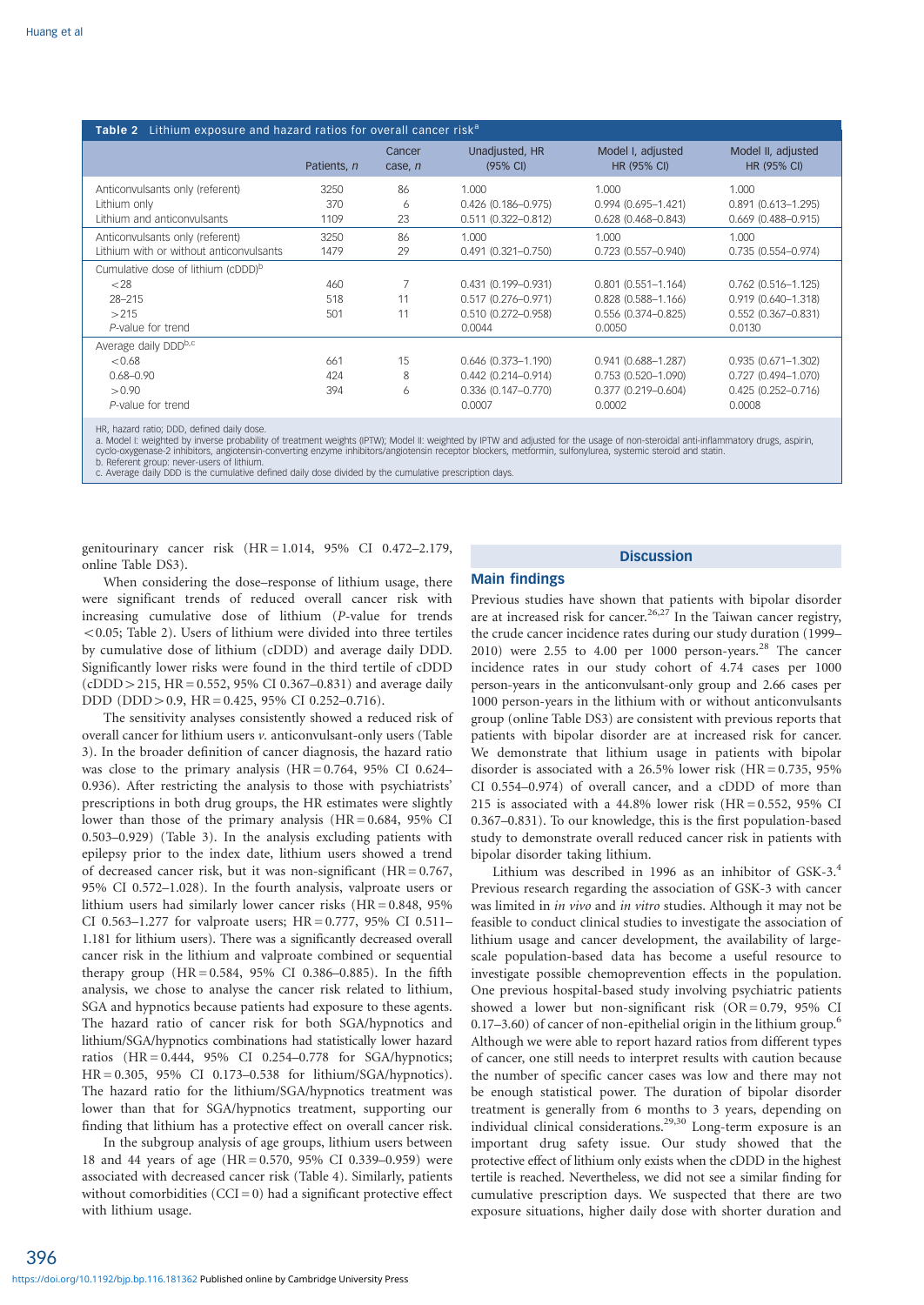| Table 3 Sensitivity analyses                                                |             |                |                                             |
|-----------------------------------------------------------------------------|-------------|----------------|---------------------------------------------|
|                                                                             | Patients, n | Cancer case, n | Adjusted hazard ratio (95% CI) <sup>a</sup> |
| Analysis I: one cancer diagnosis from the ambulatory or in-patient data-set |             |                |                                             |
| Anticonvulsants only (referent)                                             | 3001        | 157            | 1.000                                       |
| Lithium with or without anticonvulsants                                     | 1427        | 55             | 0.764 (0.624-0.936)                         |
| Analysis II: Prescription by psychiatrists                                  |             |                |                                             |
| Anticonvulsants only (referent)                                             | 2350        | 51             | 1.000                                       |
| Lithium with or without anticonvulsants                                     | 1479        | 29             | $0.684(0.503 - 0.929)$                      |
| Analysis III: exclude patients with epilepsy prior to the index date        |             |                |                                             |
| Anticonvulsants only (referent)                                             | 3136        | 78             | 1.000                                       |
| Lithium with or without anticonvulsants                                     | 1455        | 28             | $0.767$ $(0.572 - 1.028)$                   |
| Analysis IV: exposure to valproate and lithium during follow-up period      |             |                |                                             |
| Anticonvulsants without valproate (referent)                                | 1429        | 49             | 1.000                                       |
| Valproate                                                                   | 1821        | 37             | $0.848(0.563 - 1.277)$                      |
| Lithium                                                                     | 529         | 11             | $0.777$ $(0.511 - 1.181)$                   |
| Lithium and valproate                                                       | 950         | 18             | $0.584$ (0.386-0.885)                       |
| Analysis V: exposure to other psychiatric agents <sup>b</sup>               |             |                |                                             |
| Anticonvulsants without SGA and hypnotics (referent)                        | 488         | 16             | 1.000                                       |
| Hypnotics                                                                   | 879         | 27             | $0.616(0.344 - 1.104)$                      |
| SGA                                                                         | 237         | 5              | $0.550(0.221 - 1.374)$                      |
| SGA and hypnotics                                                           | 1646        | 38             | $0.444$ (0.254-0.778)                       |
| Lithium and hypnotics                                                       | 131         | 4              | $0.559$ (0.267-1.169)                       |
| Lithium, SGA, and hypnotics                                                 | 1247        | 22             | $0.305(0.173 - 0.538)$                      |

SGA, second-generation antipsychotics.<br>a. Model weighted by inverse probability of treatment weights (IPTW) and adjusted for the usage of non-steroidal anti-inflammatory drugs, aspirin, cyclo-oxygenase-2 inhibitors,<br>angiot

b. Medication groups with less than 100 patients were not included.

| Table 4 Subgroup analyses                             |             |                |                                             |
|-------------------------------------------------------|-------------|----------------|---------------------------------------------|
|                                                       | Patients, n | Cancer case, n | Adjusted hazard ratio (95% CI) <sup>a</sup> |
| Subgroup analysis by age groups                       |             |                |                                             |
| 18-44 years old                                       |             |                |                                             |
| Anticonvulsants only (referent)                       | 1638        | 17             | 1.000                                       |
| Lithium with or without anticonvulsants               | 1070        | 12             | $0.570(0.339 - 0.959)$                      |
| 45-59 years old                                       |             |                |                                             |
| Anticonvulsants only (referent)                       | 838         | 28             | 1.000                                       |
| Lithium with or without anticonvulsants               | 291         | 13             | $0.824(0.528 - 1.285)$                      |
| $\geq 60$ years old                                   |             |                |                                             |
| Anticonvulsants only (referent)                       | 774         | 41             | 1.000                                       |
| Lithium with or without anticonvulsants               | 118         | $\overline{4}$ | 1.316 (0.702-2.466)                         |
| Subgroup analysis by Charlson Comorbidity Index (CCI) |             |                |                                             |
| CCI, 0                                                |             |                |                                             |
| Anticonvulsants only (referent)                       | 2116        | 43             | 1.000                                       |
| Lithium with or without anticonvulsants               | 1173        | 18             | $0.581(0.396 - 0.853)$                      |
| CCI, 1                                                |             |                |                                             |
| Anticonvulsants only (referent)                       | 638         | 21             | 1.000                                       |
| Lithium with or without anticonvulsants               | 207         | 7              | 0.713 (0.378-1.346)                         |
| $ CC  \ge 2$                                          |             |                |                                             |
| Anticonvulsants only (referent)                       | 496         | 22             | 1.000                                       |
| Lithium with or without anticonvulsants               | 99          | $\overline{4}$ | 1.104 (0.576-2.118)                         |
|                                                       |             |                |                                             |

a. Model weighted by inverse probability of treatment weights (IPTW) and adjusted for the usage of non-steroidal anti-inflammatory drugs, aspirin, cyclo-oxygenase-2 inhibitors,<br>angiotensin-converting enzyme inhibitors/angi

lower daily dose with longer duration. An average daily dose assessment was further performed and the dose–response relationship was proven. However, more research is still needed to investigate the cumulative dose and days to reach the effect.

As lithium users were younger and had lower CCIs, age and CCI may be important confounders in our results. Only in the youngest stratification and lowest CCI stratification were the positive effects of lithium for cancer risk shown. This may result from there not being enough power in the subgroup analysis. Nevertheless, the hazard ratio of every subgroup showed a trend of lower overall cancer risk, except for patients older than 60 years.

As there are several medication options for bipolar disorder treatment, it is important to evaluate whether they differ with regard to the risk of cancer. Valproate is one of the anticonvulsants used for bipolar disorder. The effects of valproate on GSK-3 have been extensively studied, but there are no consistent conclusions. This discrepancy possibly results from minor differences in substrates or assay conditions.<sup>31</sup> Valproate has been reported to act as a histone deacetylase (HDAC) inhibitor, which may be associated with several haematological malignancies. Several preclinical studies support the anticarcinogenic effects of valproate, although conclusions in epidemiological studies are inconsistent.<sup>19–21</sup> We restricted the analysis of anticonvulsants to valproate and evaluated the effect of valproate in our sensitivity study. Lithium–valproate exposure has an additional effect for lower overall risk of cancer compared with either lithium or valproate exposure in patients with bipolar disorder. Our finding supports the idea that lithium has some protective effect regardless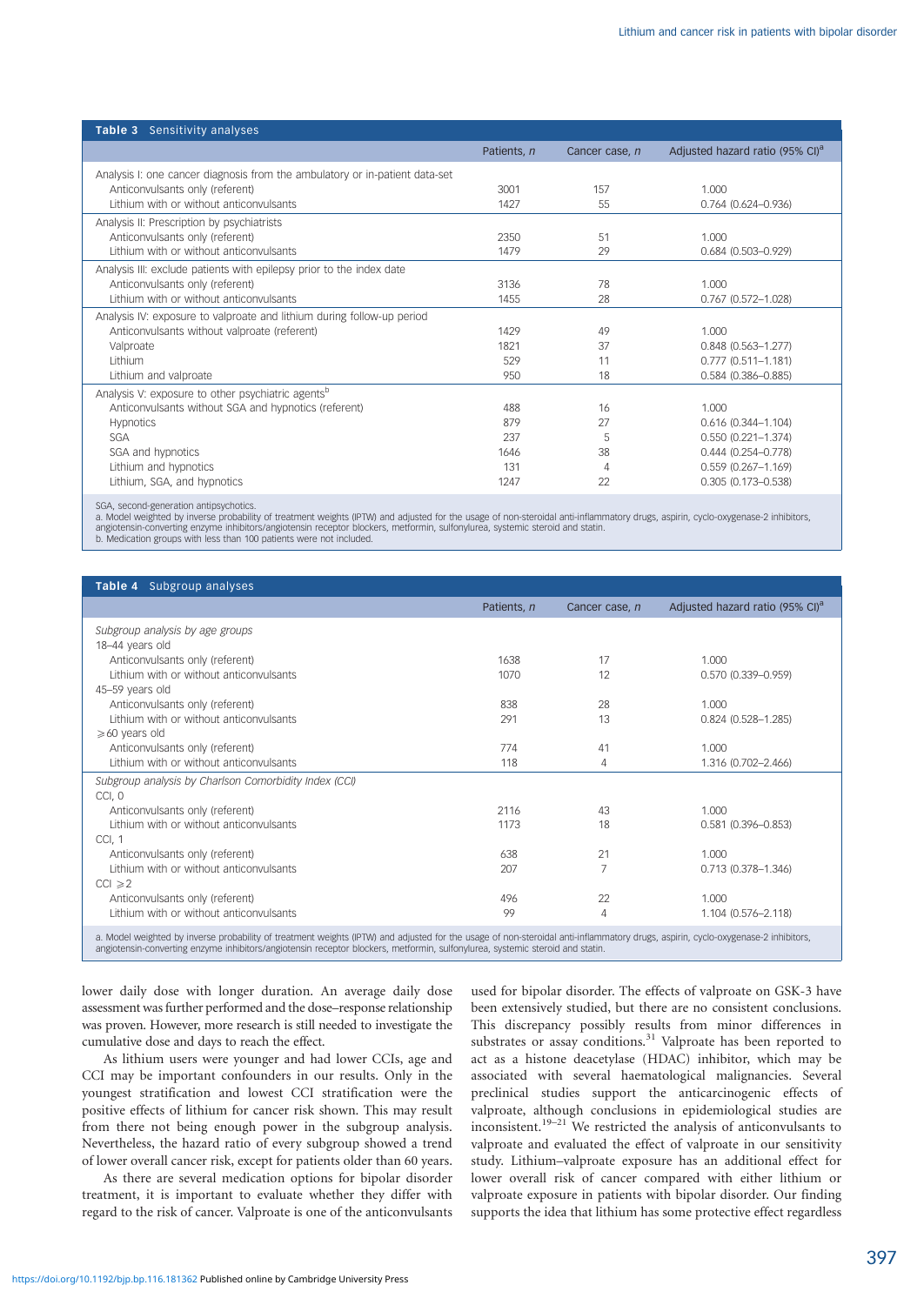of valproate. There were also many other psychiatric agents that were prescribed during the follow-up period that may interfere with the results. We found that SGA and hypnotics use in the follow-up period reduced overall cancer risk. Moreover, lithium/ SGA/hypnotic users had a lower risk than SGA/hypnotics users. These findings enhanced the idea of a protective effect from lithium despite the fact that a protective effect may also be derived from other psychiatric agents.

### **Limitations**

The present study has some limitations that warrant attention. First, possible misclassification may occur when extracting patients only from records of an ambulatory and in-patient care database. In this study, the diagnoses of cancer were confirmed by linking to the catastrophic illness database. The registration of cancer as a catastrophic illness is very rigorous and has to be approved by evaluating pathology and/or cytology evidence. Hence, the catastrophic illness database has been widely used in previous studies to ascertain cancer events.26,27 Although bipolar disorder may be misdiagnosed, the probability was less likely because all prescriptions should have a corresponding diagnosis in the rigorous claims review system, which is the main indicator of lithium for bipolar disorder. Anticonvulsants have a very diverse range of indications. Two sensitivity analyses (limited to prescriptions by psychiatrists and excluding patients with epilepsy) were performed to strengthen our results regarding patients with bipolar disorder. In the analysis excluding patients with epilepsy prior to the index date, lithium users showed a non-significant trend towards decreased cancer risk (HR = 0.767, 95% CI 0.572–1.028). This supports the finding that the indications for anticonvulsants in our study cohort may affect the hazard ratio. However, this would not affect the conclusion of a positive effect of lithium on overall cancer risk.

Second, cancer may develop over a long period of time and most observational studies, including this study, do not include a sufficient follow-up period. Abnormal symptoms may be present several years before a definite diagnosis. However, the same definition is applied to both comparison groups; therefore, the possible misclassification may only have a limited effect on the risk. We adopted a non-strict definition of diagnosis, and the results demonstrated that lithium users had a lower risk of early abnormal signs. The results could be evidence of a lithium effect. However, there is still a need for more studies with longer follow-up to strengthen our conclusion.

Third, because the purpose of the NHI database is reimbursement, there is no information on risk factors for cancer, such as family history, body mass index, smoking or any laboratory parameters. We used patient comorbidities as surrogates to adjust for patient health status and lifestyle in our study. Although there are other unmeasured confounders, we believe the methodology used in this study is robust. Fourth, the actual amount of drugs taken could not be determined from the database. Therefore, our conclusion is based on reasonable adherence with medication use. Fifth, there is no histopathological information in the LHID data-set, therefore we were not able to investigate this issue. A previous study indicated that the association between lithium and cancer risk may depend on the type of cancer. $2,6$ 

Finally, we may not have identified all individuals taking psychiatric medications. However, psychiatric agents are not over-the-counter drugs. Moreover, bipolar disorder is one of the chronic psychoses on the Registry for Catastrophic Illness in Taiwan. When patients were approved by the Registry, the disease-specific treatment cost was covered by the NHI programme, and no copayment for the ambulatory visit or for in-patient care was required. For these reasons, we anticipate that the probability of patient-used self-paid psychiatric agents is very low. Furthermore, we believe most drug-exposure information in our study cohort is completely documented in the database, even though the data-set does not contain information on out-of-pocket treatments.

## Implications

The present findings imply that lithium use was associated with a lower incidence of overall cancer risk in patients with bipolar disorder. There is a dose–response relationship for lithium use and a higher cumulative dose was associated with significant risk reduction in overall cancer risk. Further studies are needed that focus on the impact on different types of cancer.

Ru-Yu Huang, MSc, School of Pharmacy, Master Program in Clinical Pharmacy, Ka Turnang, Med, Senser of Thamasy, Maccor Tregram in Sillical Thamasy,<br>Kaohsiung Medical University, Kaohsiung; **Kun-Pin Hsieh**, PharmD, PhD, School of Pharmacy, College of Pharmacy, Kaohsiung Medical University and Department of Pharmacy, Kaohsiung Medical University Hospital, Kaohsiung; Wan-Wen Huang, MSc, School of Pharmacy, Master Program in Clinical Pharmacy, Kaohsiung Medical University, Kaohsiung; Yi-Hsin Yang, PhD, School of Pharmacy, College of Pharmacy, Kaohsiung Medical University, Kaohsiung, Taiwan

Correspondence: Yi-Hsin Yang, PhD, School of Pharmacy, College of Pharmacy, Kaohsiung Medical University, 100, Shih-Chuan 1st Road, Kaohsiung, 807, Taiwan. Email: yihsya@kmu.edu.tw

First received 2 Aug 2015, final revision 11 Feb 2016, accepted 12 Feb 2016

## References

- 1 Takahashi-Yanaga F. Activator or inhibitor? GSK-3 as a new drug target. Biochem Pharmacol 2013; 86: 191–9.
- 2 McCubrey JA, Davis NM, Abrams SL, Montalto G, Cervello M, Basecke J, et al. Diverse roles of GSK-3: tumor promoter-tumor suppressor, target in cancer therapy. Adv Biol Regul 2014; 54: 176–96.
- 3 McCubrey JA, Steelman LS, Bertrand FE, Davis NM, Sokolosky M, Abrams SL, et al. GSK-3 as potential target for therapeutic intervention in cancer. Oncotarget 2014; 5: 2881–911.
- 4 Brown KM, Tracy DK. Lithium: the pharmacodynamic actions of the amazing ion. Ther Adv Psychopharmacol 2013; 3: 163–76.
- 5 Severus E, Taylor MJ, Sauer C, Pfennig A, Ritter P, Bauer M, et al. Lithium for prevention of mood episodes in bipolar disorders: systematic review and meta-analysis. Int J Bipolar Disord 2014; 2: 1–17.
- 6 Cohen Y, Chetrit A, Cohen Y, Sirota P, Modan B. Cancer morbidity in psychiatric patients: influence of lithium carbonate treatment. Med Oncol 1998; 15: 32–6.
- 7 Cheng CL, Kao YH, Lin SJ, Lee CH, Lai ML. Validation of the National Health Insurance Research Database with ischemic stroke cases in Taiwan. Pharmacoepidemiol Drug Saf 2011; 20: 236–42.
- 8 National Health Insurance Research Database, Taiwan. Data Subset. NHIRD, 2015 (http://nhird.nhri.org.tw/en/Data\_Subsets.html).
- 9 World Health Organization. International Statistical Classification of Diseases and Related Health Problems (ICD-9). WHO, 1978.
- 10 Young LT. What exactly is a mood stabilizer? J Psychiatry Neurosci 2004; 29: 87–8.
- 11 Bowden CL. Anticonvulsants in bipolar disorders: current research and practice and future directions. Bipolar Disord 2009; 11: 20–33.
- 12 WHO Collaborating Centre for Drug Statistics Methodology. ATC/DDD Index 2015. WHOCC, 2015 (http://www.whocc.no/atc\_ddd\_index/).
- 13 Deyo RA, Cherkin DC, Ciol MA. Adapting a clinical comorbidity index for use with ICD-9-CM administrative databases. J Clin Epidemiol 1992: **45**: 613–9.
- 14 Gerhard T, Devanand DP, Huang C, Crystal S, Olfson M. Lithium treatment and risk for dementia in adults with bipolar disorder: population-based cohort study. Br J Psychiatry 2015; 207: 46-51.
- 15 Pottegard A, Friis S, Andersen M, Hallas J. Use of benzodiazepines or benzodiazepine related drugs and the risk of cancer: a population-based case-control study. Br J Clin Pharmacol 2013; 75: 1356–64.
- 16 Brookhart MA, Wyss R, Layton JB, Sturmer T. Propensity score methods for confounding control in nonexperimental research. Circ Cardiovasc Qual Outcomes 2013; 6: 604–11.
- 17 Austin PC. The performance of different propensity score methods for estimating marginal hazard ratios. Stat Med 2013; 32: 2837–49.

398